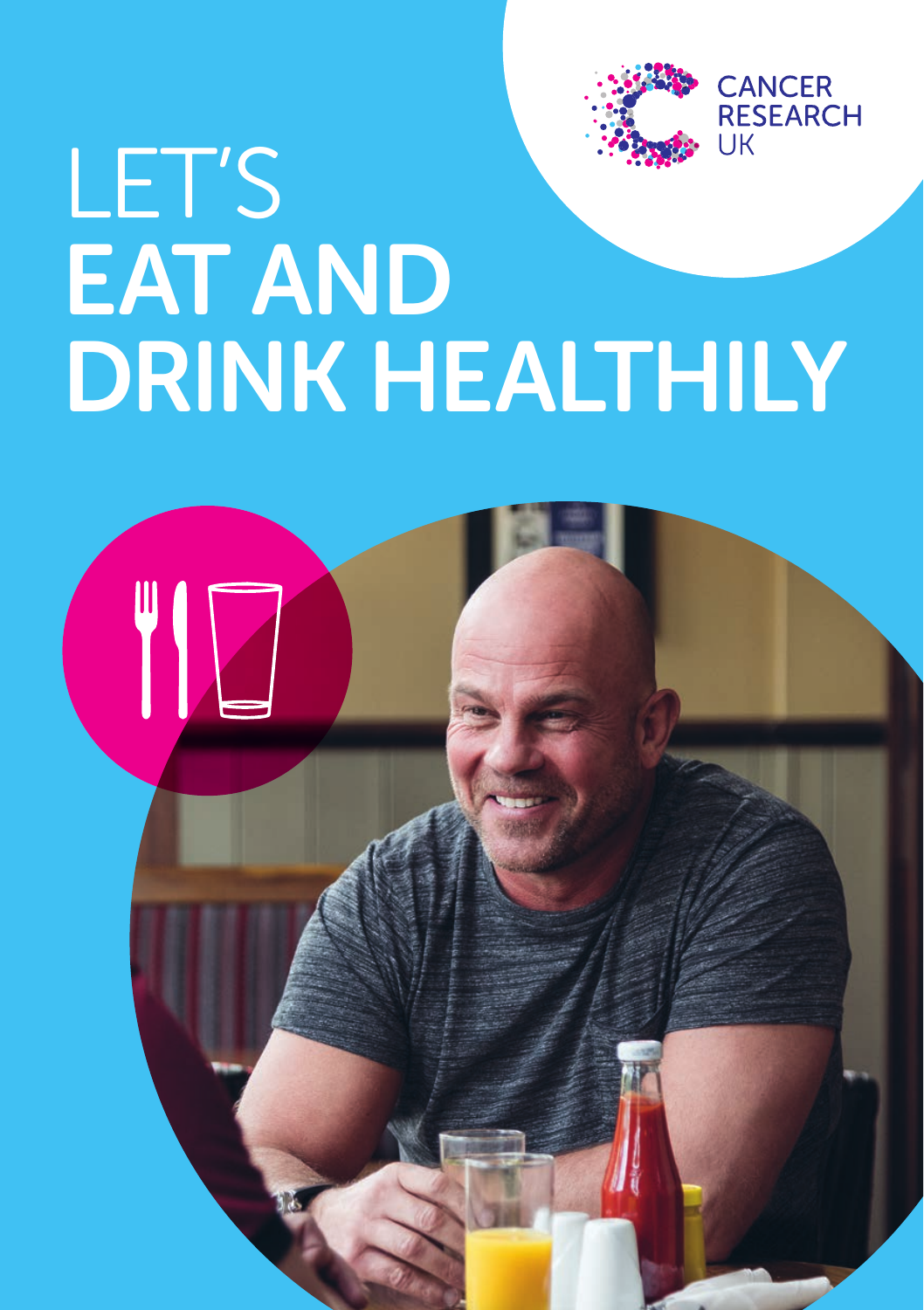Did you know that what we eat and drink can affect our cancer risk?

Eating healthily has loads of benefits, helping you keep a healthy weight and feel good. But it has the added bonus of helping to reduce the risk of cancer too.

In this leaflet we'll tell you the facts, and help you get started.

So let's get going.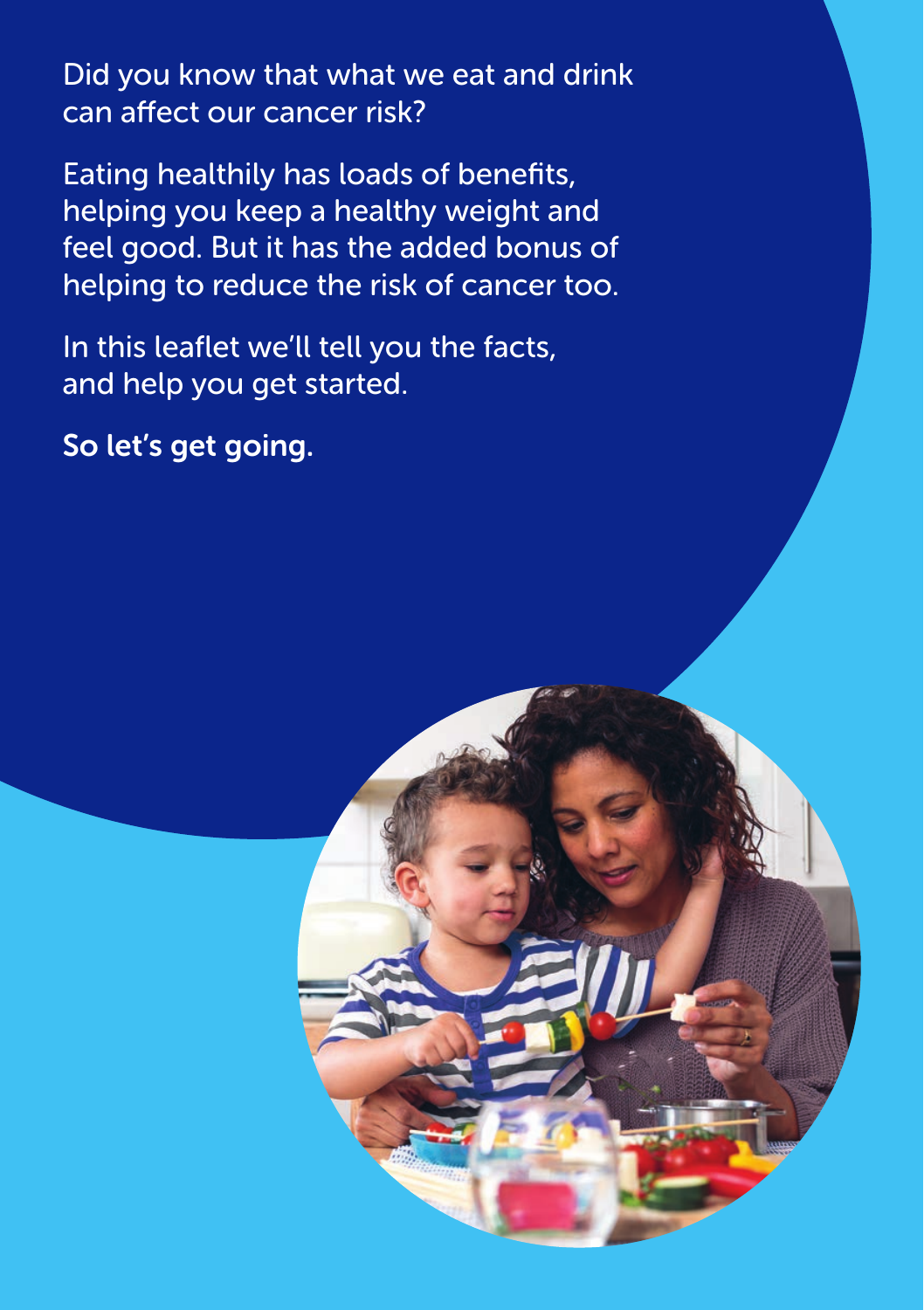# SEVEN WAYS TO CUT YOUR CANCER RISK

# THINK ABOUT WHAT'S<br>1 ON YOUR PLATE

And get the right balance. That's probably something you've heard before, but what exactly does a healthy plate of food look like?

Let's take a look.



At lunch or dinner try to:

- Fill half of your plate with colourful vegetables
- Fill a quarter with high fibre wholegrain foods like brown rice or whole wheat pasta
- Fill a quarter with a healthy protein like fish, fresh chicken or pulses like beans and lentils

#### How could you mix and match your favourite foods to look like this?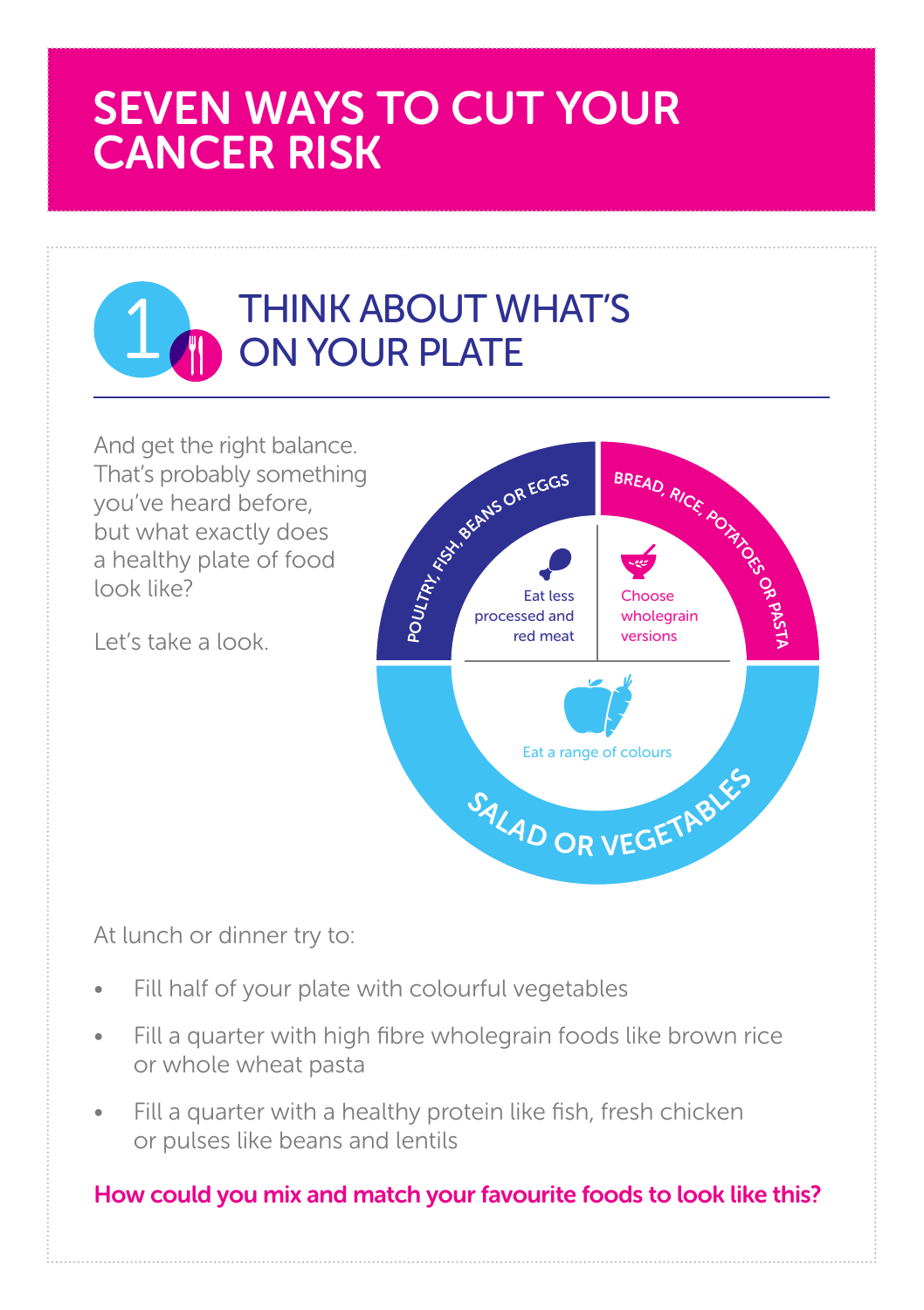# EAT MORE OF THESE

#### Foods high in fibre

Try beans or wholegrains like brown rice and whole wheat pasta, which can reduce the risk of bowel cancer by helping poo pass through the body easily.



#### Fruit and vegetables

They're low in calories, high in fibre and are full of beneficial nutrients.



These are some of the foods that can increase the risk of cancer, so try not to eat them too often.



#### High calorie foods

Things like fast food and sugary sweets can make you put on weight.



#### Processed and red meat

Meats like ham, salami and beef contain chemicals that can increase the risk of cancer.



#### Salt-preserved foods

This includes cured meats, pickled vegetables and salted fish. These foods are thought to make the stomach more sensitive to chemicals that cause cancer.

There's nothing wrong with the odd treat, as long as it's in moderation.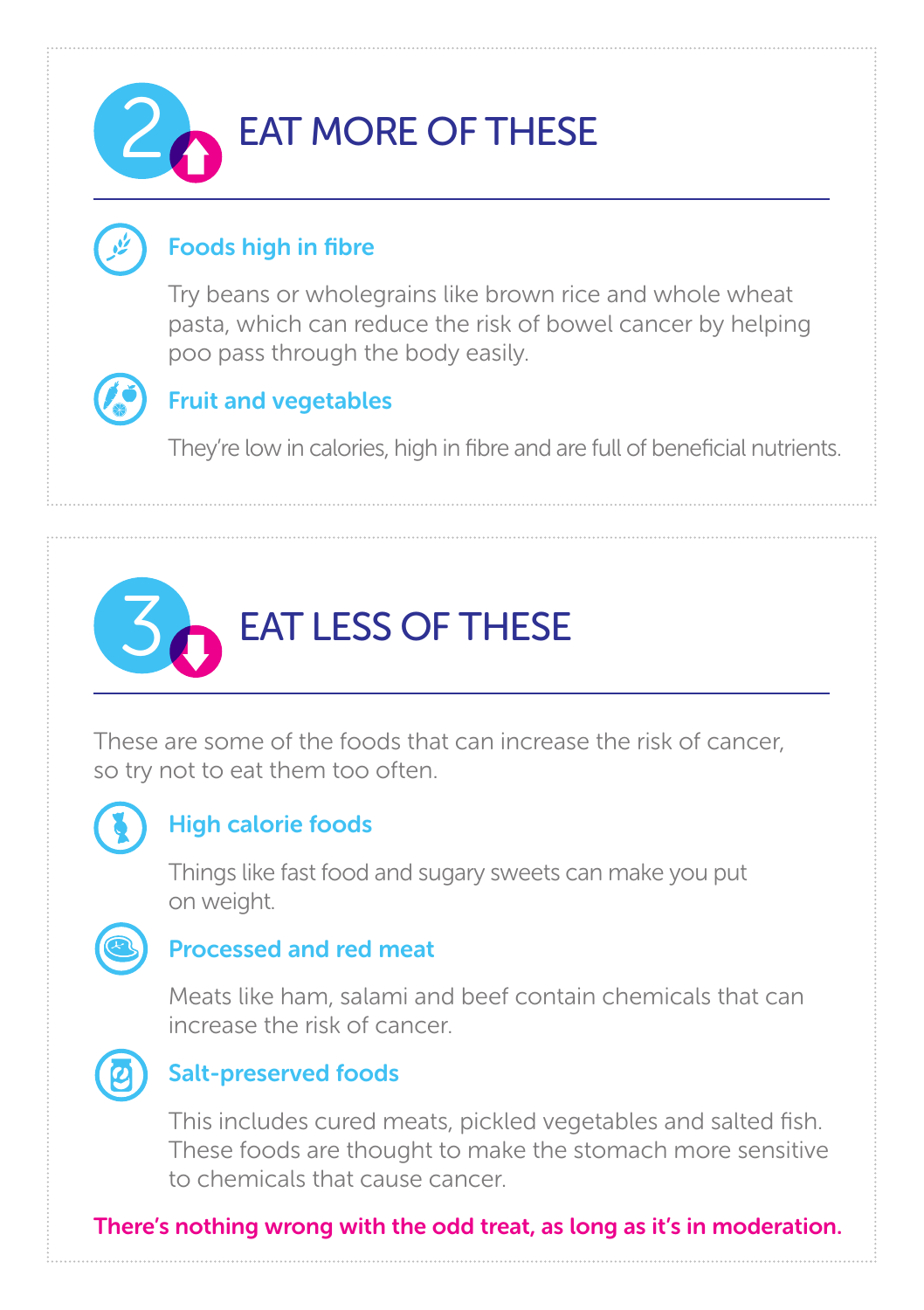BE WARY OF FOOD MYTHS

Food companies can make products seem healthier than they really are.

- Don't put too much importance on superfoods. All fruit and veg is good for you, even if it's not labelled as a 'superfood'.
- More expensive or organic meats aren't necessarily healthier options. All processed and red meats increase the risk of cancer.



Here are some simple tips to help you eat more healthily at your own pace.



#### Meat-free Mondays

Or whichever day suits you.



#### Snack smarter

Have snacks like fruit and plain nuts to hand.



#### Switch to healthier proteins

Try swapping processed and red meat for fresh chicken, fish or beans.



#### Freezing is pleasing

Fruit, veg and pulses don't need to be fresh – frozen and tinned are good for you too.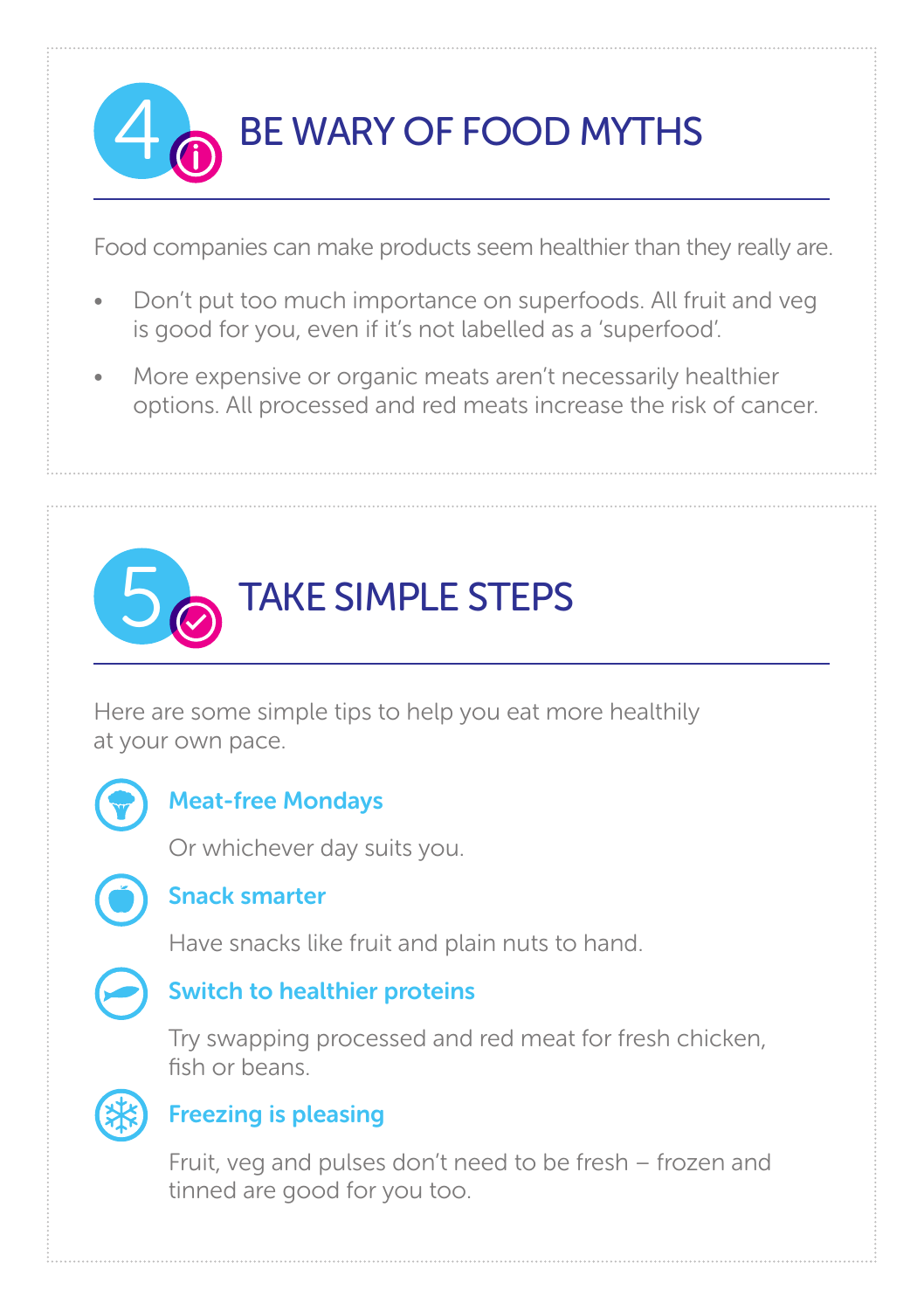6 CUT BACK ON BOOZE

When you hear the word 'diet', you'll probably mainly think about food, but what you drink is important too.

Drinking any type of alcohol increases the risk of cancer. This is because our bodies break it down into a toxic chemical that damages our DNA.

So if you do drink, it's best to stick within the guidelines of no more than 14 units a week.

The less alcohol you drink, the lower the risk of cancer

| <b>UNIT</b>                                                | <b>JUST UNDER 1.5 UNITS</b>                                                   |
|------------------------------------------------------------|-------------------------------------------------------------------------------|
| Small single (25 ml) measure<br>of spirits (40%)           | 275 ml bottle of alcopop<br>(5%)                                              |
| <b>2 UNITS</b>                                             | <b>3 UNITS</b>                                                                |
| 175 ml glass of wine (12.5%)                               | Large 250 ml glass of wine<br>(12.5%)                                         |
| Pint of ordinary strength<br>lager, cider or bitter (3-4%) | Pint of premium strength<br>lager, cider or extra strength<br>bitter (5-5.5%) |
| JUST UNDER 3 UNITS                                         | <b>9.5 UNITS</b>                                                              |
| Large double (2 x 35 ml)<br>measure of spirits (40%)       | 1 bottle of wine (12.5%)                                                      |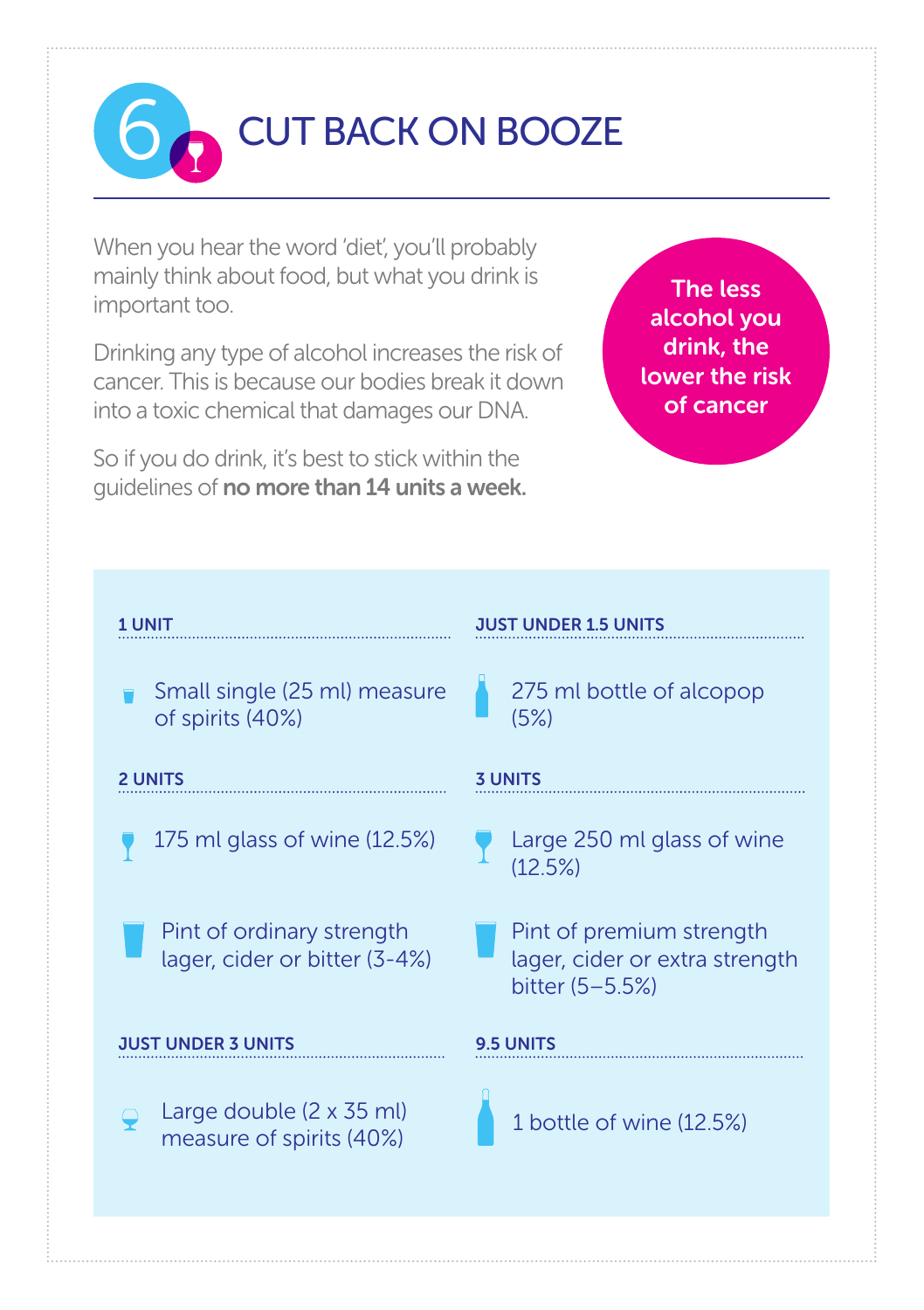

#### Less is better

Choose a smaller glass or lower strength drink.



#### Take time off

Try having some alcohol-free days each week.



#### Buddy up

Agree to cut down with a friend or family member and help each other stick to the plan.



#### Don't stock up

Only buy alcohol when you plan to drink it.



#### Track it

Making a note of your drinks can help you keep an eye on how much you're drinking. You can even use an online tracker or app.

#### TOP TIP

# WATCH OUT FOR SUGAR IN DRINKS

Drinks can be high in calories – and it's easy to have more than you realise. Especially things like fizzy drinks, energy drinks or syrup-laden high street coffees.

Take care with fruit juices and smoothies too. They are also high in sugar, so try not to have more than one small glass a day.

Make water your first choice. And why not give sugar-free squash a go?